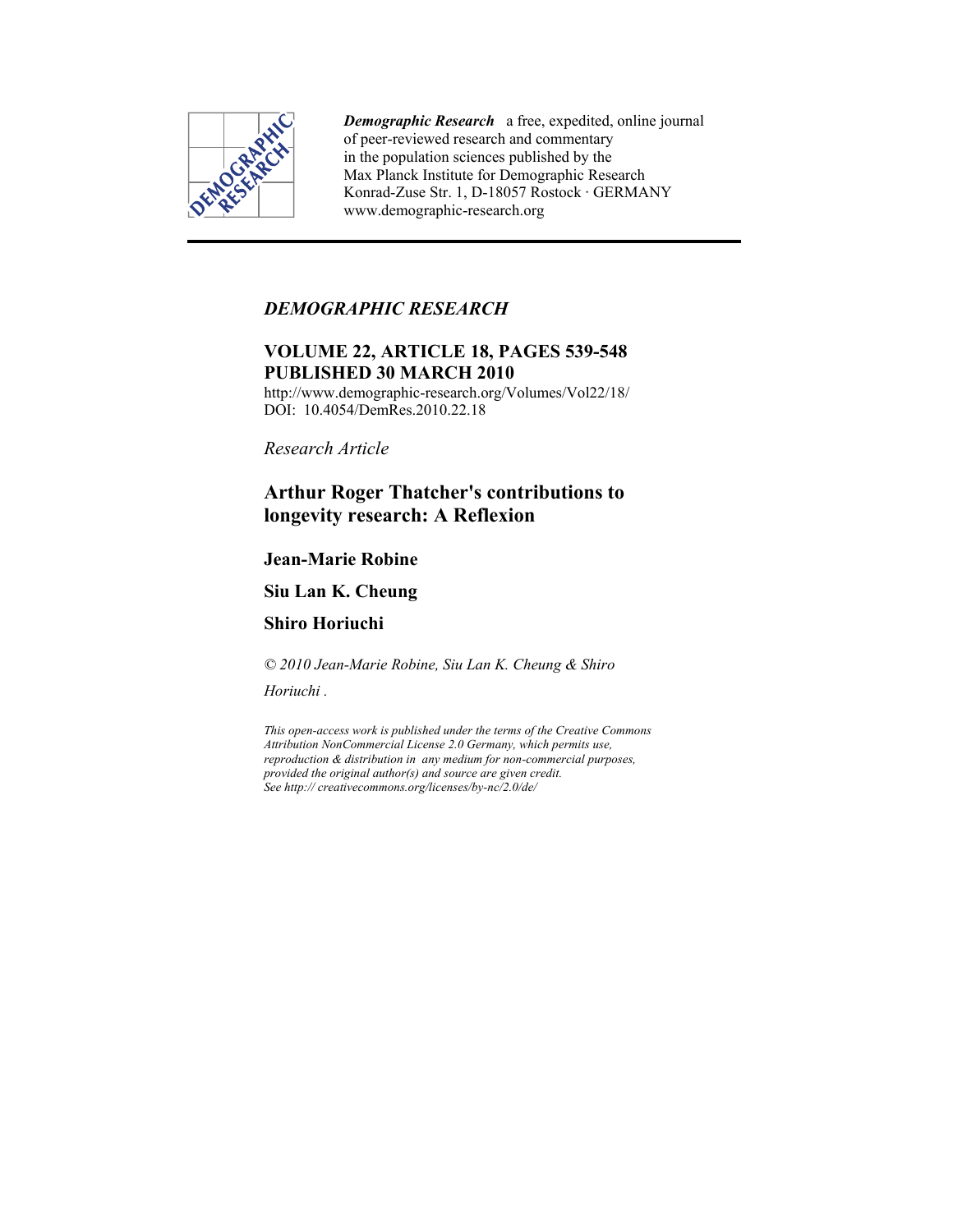# **Table of Contents**

|                | Old-age mortality and Kannisto-Thatcher Database | 540 |
|----------------|--------------------------------------------------|-----|
| $\mathfrak{D}$ | Centenarian studies                              | 540 |
| 3              | The logistic model of adult mortality            | 541 |
| $\overline{4}$ | M-Project: Thatcher's last work                  | 543 |
|                | References                                       | 544 |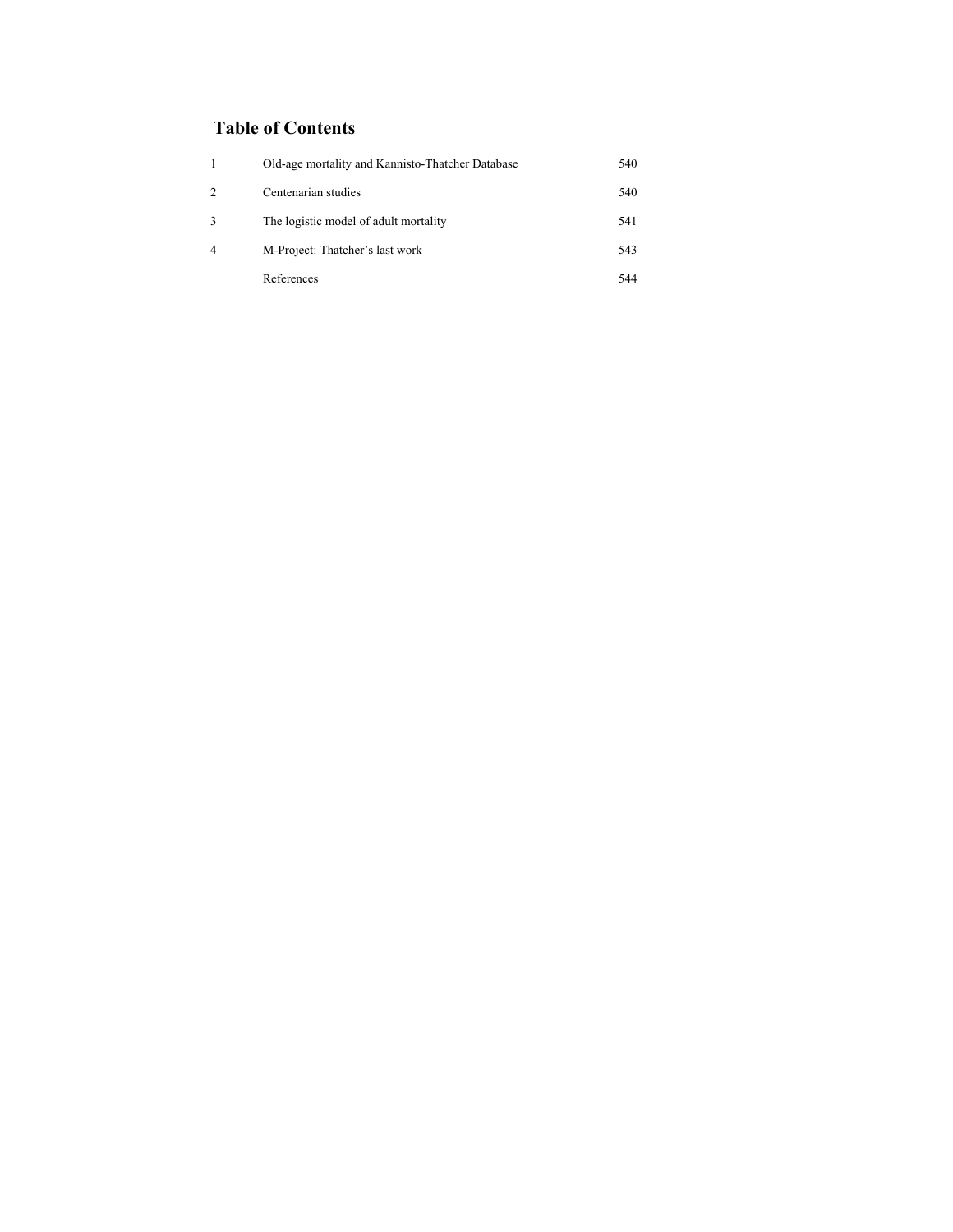#### **Arthur Roger Thatcher's contributions to longevity research: A Reflexion**

**Jean-Marie Robine[1](#page-2-0) Siu Lan K. Cheung[2](#page-2-1) Shiro Horiuchi[3](#page-2-2)**

Arthur Roger Thatcher, CB, died in London on February 13, 2010, at 83 years of age. He was actively engaged in demographic research until his death. One of his last papers, *The Compression of Deaths above the Mode*, is published in this volume of *Demographic Research* (Thatcher et al. 2010). Roger signed the copyright agreement for the paper on January 24, just a few weeks before his death. Another contribution will appear in a forthcoming monograph entitled *Supercentenarians* (Maier et al. 2010). In this note, we, the co-authors of his *Demographic Research* paper, will briefly review his remarkable research accomplishments.

Roger Thatcher was born in Birmingham in 1926. He worked for 26 years as a statistician in several national government offices. Later, he served as Registrar General for England and Wales, and was Director of the Office of Population Censuses and Survey (OPCS) from 1978 to 1986. A short description of his professional career up to his retirement can be found in *Population Trends* (1986).

He had a long-standing affinity for the history of actuarial sciences and statistics in England, taking particular interest in the early years of the Statistical Society of London, and helping to compile extracts from its 1830s *Proceedings* (see Boreham et al. 1988 and Rosenbaum 2001). He published a historical abstract (1971) of British labour-force statistics back to 1886. Thatcher was also a scientist with broad interests, publishing papers in a wide range of fields, such as archaeology, mathematics (number theory), and cosmology (1976, 1978 and 1982).

<sup>&</sup>lt;sup>1</sup> INSERM, Health and Demography, Montpellier. Correspondence: to: [robine@valdorel.fnclcc.fr](mailto:robine@valdorel.fnclcc.fr).  $^{2}$  Equalty of Social Sciences. The University of Hong Kong

<sup>&</sup>lt;sup>2</sup> Faculty of Social Sciences, The University of Hong Kong.

<span id="page-2-2"></span><span id="page-2-1"></span><span id="page-2-0"></span><sup>&</sup>lt;sup>3</sup> CUNY School of Public Health, CUNY Institute for Demographic Research, The City University of New York.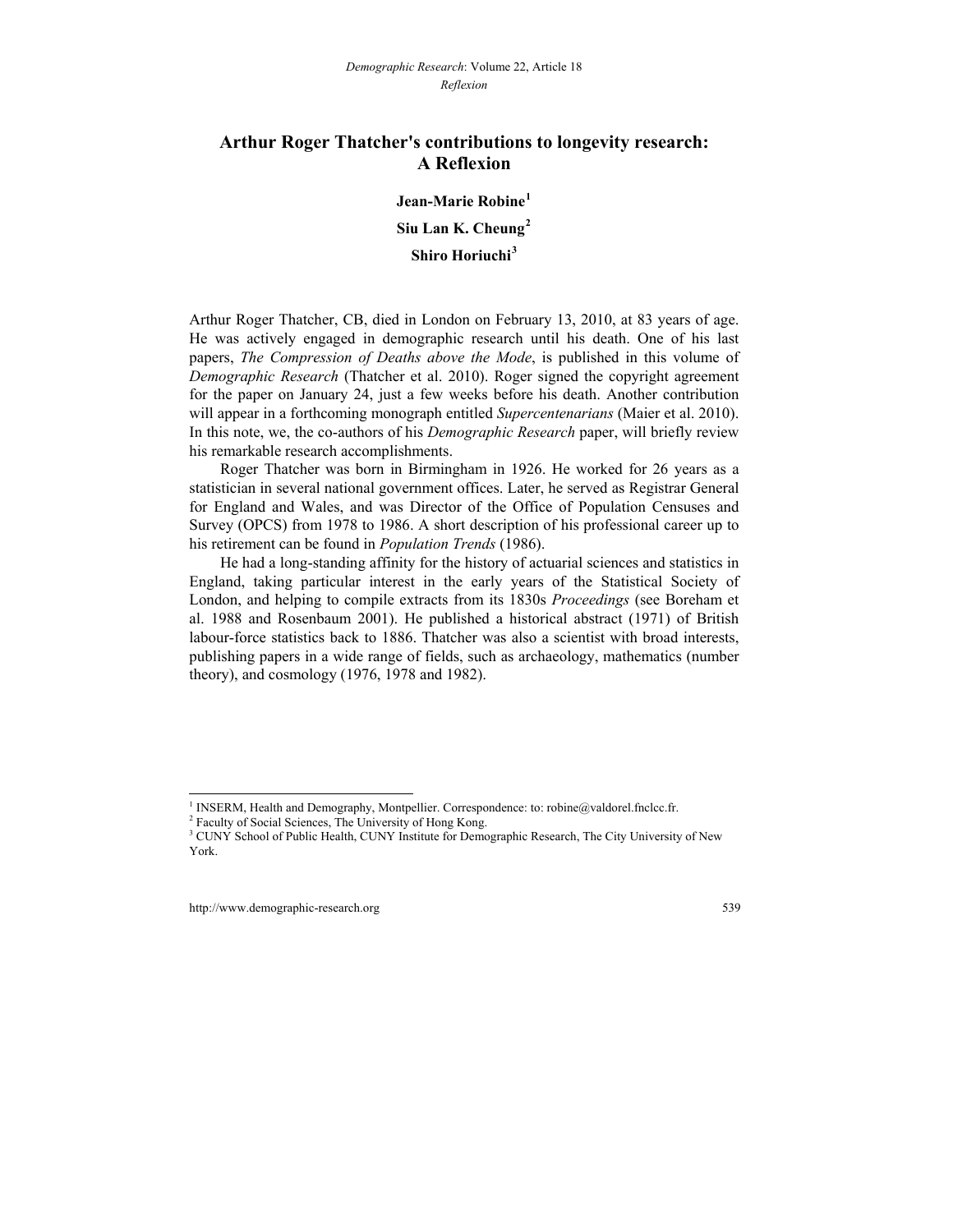#### **1. Old-age mortality and Kannisto-Thatcher Database**

In order to review Roger Thatcher's major research accomplishment, we must start with the Cambridge Group project on the maximal length of life, in 1990. Peter Laslett, the co-founder of the Cambridge Group for the History of Population and Social Structure, and a fellow of Trinity College, Cambridge, launched the project with Roger Thatcher, Väinö Kannisto, and James Vaupel. Roger wrote in 2001, "In 1990 the Cambridge Group for the History of Population and Social Structure invited three interested researchers to collaborate informally in a project on the maximal length of life*.* They soon decided that a proper investigation would call examination of reliable data from as many countries as possible. Between them, and with funding from the Danish Research Councils and the U.S. National Institute of Aging, they assembled and computerized all the published official statistics on death at ages 80 and over in 30 countries since 1960, or earlier in many cases" (2001).

In this project, Väinö Kannisto, a former United Nations Advisor on Demographic and Social Statistics, and Thatcher assembled detailed statistics on old-age mortality in many developed countries, carefully evaluated the quality of the data, and developed a comprehensive database on reliable estimates of old-age mortality. Thus the wellknown Kannisto-Thatcher Database (K-T Database) was formed. The database was established at Odense University Medical School, Denmark, in 1992, as a component of the Odense Archive of Population Data on Aging. It is currently maintained by the Max Planck Institute for Demographic Research (MPIDR), Germany.<sup>[4](#page-3-0)</sup>

Using the Kannisto-Thatcher Database, Väinö Kannisto, Roger Thatcher, and others studied trends of old-age mortality. This was a monumental study, showing that significant declines of oldest-old mortality had begun in the third quarter of the twentieth century in many developed countries. (Kannisto 1994; Kannisto, Lauristen, Thatcher and Vaupel 1994; Kannisto 1996; Vaupel 2002).

### **2. Centenarian studies**

Roger Thatcher and Väinö Kannisto were the first researchers to thoroughly examine demographic data on centenarians. In a widely cited article published in 1980, James Fries argued that in England, there had been no detectable change in the number of people living longer than 100 years, or in the maximum age of persons dying in a given year, in spite of a great change in life expectancy at birth. His proposition became one of the main rationales used by biologists and medical scientists to argue that there must

<span id="page-3-0"></span><sup>4</sup> <http://www.demogr.mpg.de/?http://www.demogr.mpg.de/databases/ktdb/>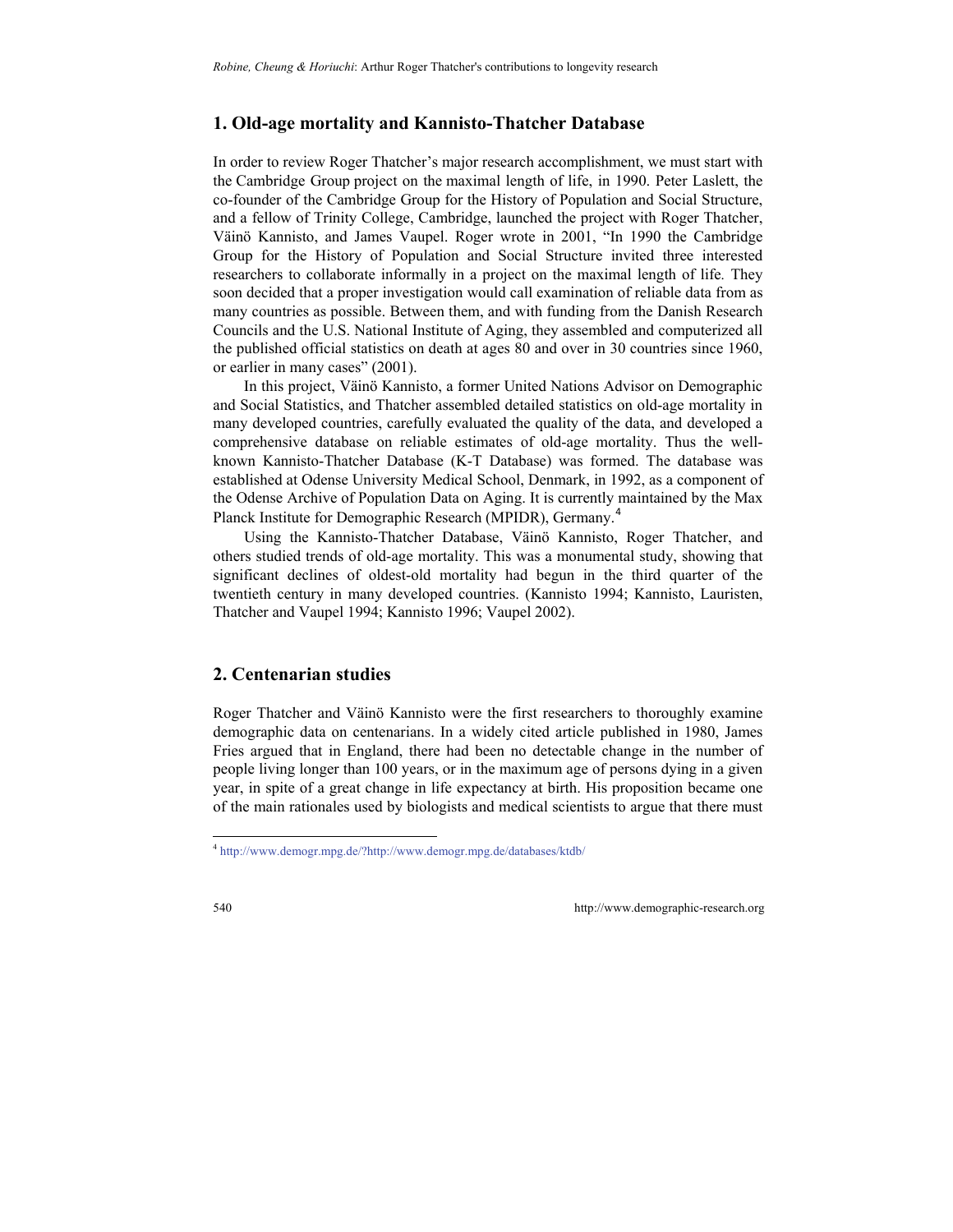be a limit to human longevity: In typical arguments, the life expectancy was considered to be limited to approximately 85 years, and the maximum life span  $100~110$  years (Fries 1980; Cutler 1985; Walford 1983; Hayflick 1994).

However, in a paper in 1981, Thatcher demonstrated that "[e]ven after allowing for the over-statement of centenarians in the 1971 census" there had been a tremendous increase in the number and proportion of old people who survive to the age of 100 (Thatcher 1981). Then, in a paper focusing on the quality of data on centenarians, Kannisto noticed a rise over time in life expectancy at age 100 in 15 developed countries for which he had reliable data, though the rise was not uniform (Kannisto 1988). A few years later, Roger Thatcher completed his comprehensive study on trends in the number of centenarians in England and Wales and mortality at high ages (Thatcher 1992). These three papers exemplify the complementariness of Roger's and Väinö's works. Kannisto tended to incorporate reliable data from as many countries as possible to demonstrate some universal patterns of demographic changes, while Thatcher liked to conduct detailed, intensive analyses using British data.

Roger Thatcher was the first to clearly demonstrate the increase in the number of centenarians (1981, 1983, 1992, 1997, 1999a, 2001). This finding was extended to several developed countries by James Vaupel and Bernard Jeune in 1995, leading to a long series of works throughout the world (Robine and Saito 2009). Roger was also strongly interested in age validation and data on *supercentenarians*, i.e., people aged 110 years or older. Therefore, when a proposal to develop a new database focusing on supercentenarians was discussed, $5$  Roger was most supportive of the new project. He organized a system for the Office for National Statistics (ONS) and the Government Actuary's Department (GAD) to report annually on deaths at age 110 years and above in England and Wales, with information on validation of their ages. The British contribution to the International Database on Longevity (IDL) is described by Roger Thatcher in the above-cited monograph (2010). His interest in supercentenarians and age validation was shared with Peter Laslett (Laslett 1999; Thatcher 1999b).

#### **3. The logistic model of adult mortality**

Roger Thatcher established the logistic model as the most suitable mathematical model for age patterns of human adult mortality. In the early nineteenth century, a British actuary, Benjamin Gompertz, found that age trajectories of human adult mortality could be approximated by the exponential function (Gompertz 1825). The Gompertz model

<span id="page-4-0"></span><sup>5</sup> <http://www.supercentenarians.org/>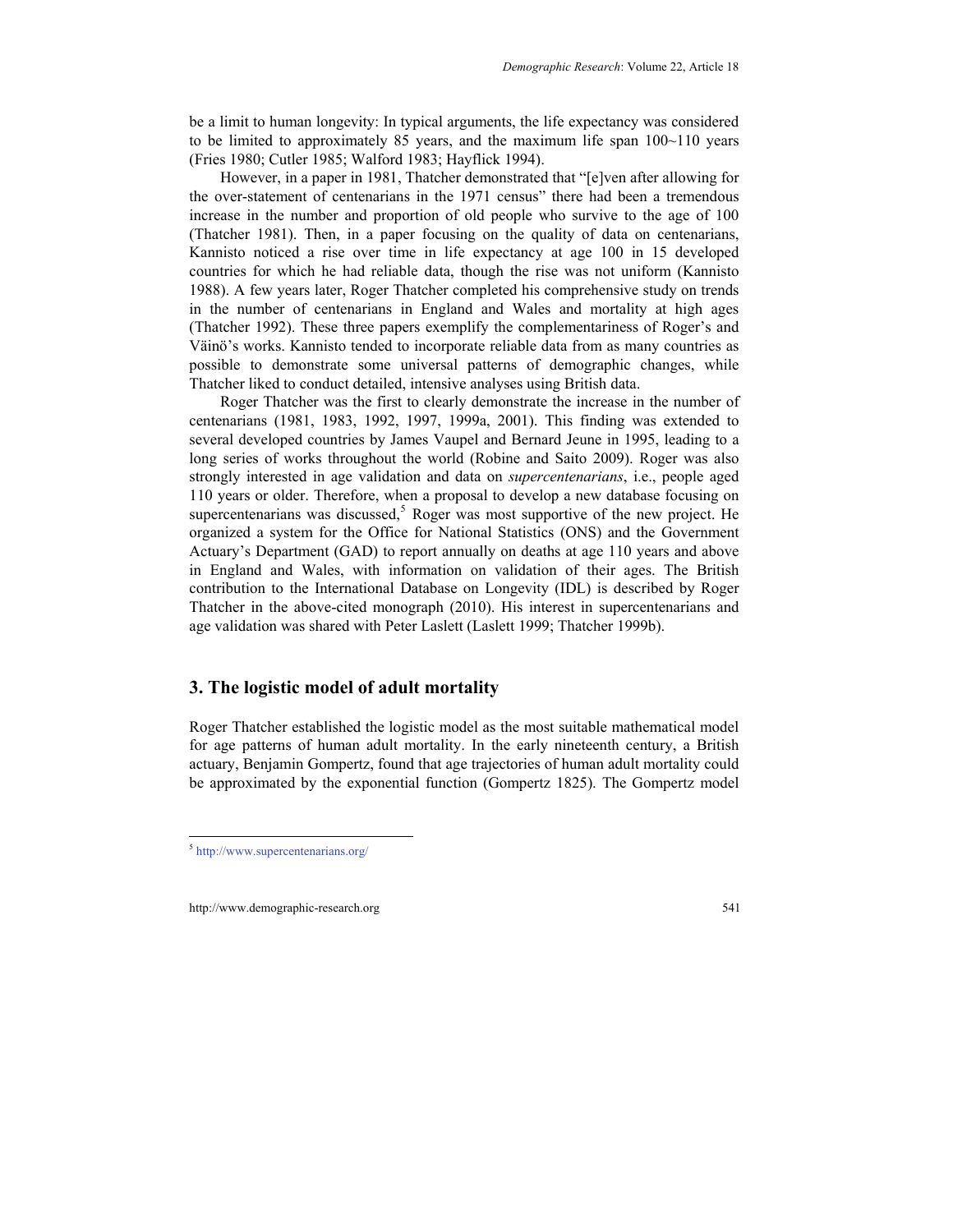and its modified version by Makeham (1867) were widely used as the standard models for adult mortality in humans, and then extended further to animal species in general.

However, data on mortality at high ages were not very reliable in those days, partly because age misreporting was not uncommon among the very old, and partly because a relatively small proportion of the population reached those ages. Several researchers felt that the limited, erratic data might suggest decelerations of the exponential increase at very old ages (Redington 1969), but the reliability of the apparent slowing-down remained questionable (Humphrey 1970).

The last decade of the twentieth century witnessed a breakthrough in research on adult mortality trajectories at the two front lines. In the emerging field of biodemography, James Vaupel and his collaborators conducted laboratory research on longevity of animals and revealed that the age-associated mortality increase slowed down considerably at old ages in a number of non-human species (Vaupel et al. 1998). In human demography, Väinö Kannisto and Roger Thatcher developed the Kannisto-Thatcher database and presented firm evidence on significant mortality deceleration at old ages.

These two series of research successfully documented the mortality deceleration at old ages in humans and a number of non-human animal species. Given that the Gompertz and Makeham models do not capture this important feature, the next key question was: what mathematical model should be adopted for age variations of adult mortality? In order to investigate this question, Roger Thatcher undertook a study to fit six different mathematical models to reliable data on oldest-old mortality (aged 80 and above) from 13 selected countries, covering the few recent decades. He assessed the comparative compatibility of those models to the data, and demonstrated that the logistic model was clearly the best, as it captured the mortality deceleration very well. A comprehensive monograph of this study was published by the Odense University Press (Thatcher et al. 1998). Thatcher then applied the same approach to some recent and historical mortality data (mainly from England and Wales) for a wider age range (ages 30 and over) and showed that the logistic equation fit those data very well also. His report was read on Wednesday, June 17th, 1998 at a meeting of the Royal Statistical Society and published in the society's journal (Thatcher 1999c). These two studies have established the logistic model as the best mathematical model of human adult mortality, replacing the widely used Gompertz model and Makeham model. For example, in the Human Mortality Database<sup>[6](#page-5-0)</sup>, if detailed information was not available at any juncture, mortality in the open-ended age interval is then estimated based on a special version of the logistic model. These studies by Thatcher are undoubtedly a landmark in the history of human longevity research.

<span id="page-5-0"></span><sup>6</sup> <http://www.mortality.org/>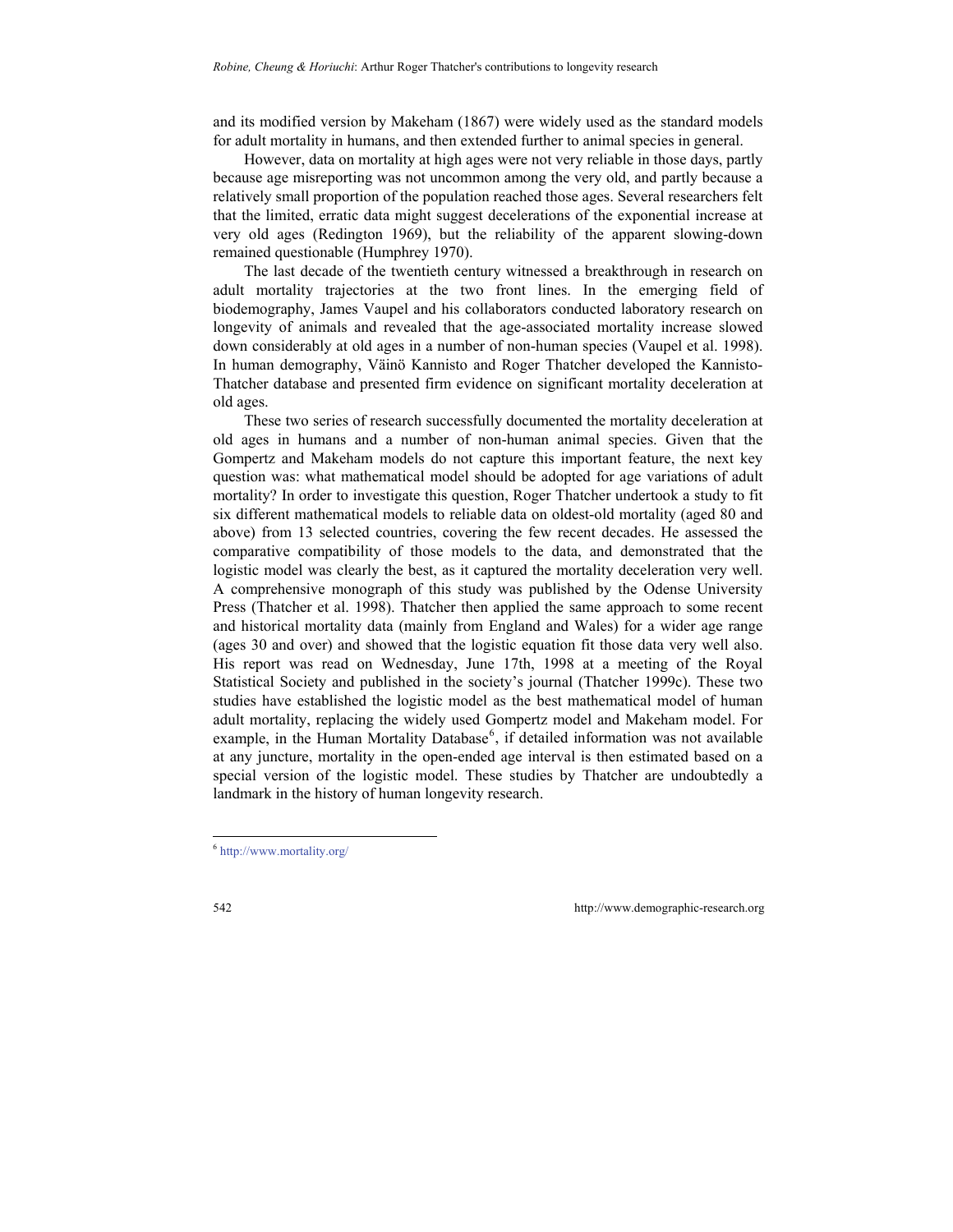#### **4. M-Project: Thatcher's last work**

Thatcher's last paper for scientific publication, *The Compression of Deaths above the Mode*, reflects the research interests and visions that he shared with Väinö Kannisto. In the final years of Kannisto's life, he served as a member of the IUSSP Committee on Longevity and Health, and also conducted a novel study on the compression of old age mortality, i.e., the tendency for deaths at very old ages to concentrate in a narrow age range (Kannisto 2000, 2001 and 2006). Initially, the shift of his focus on the study of old-age mortality from frequently used life table functions (i.e.  $q_x$ ,  $m_x$  and  $\mu_x$  functions) to other life table functions, i.e., the survivor function  $(l_x)$  and the death distribution  $(d_x)$ , was perplexing. Kannisto revived the Lexis model of mortality (Lexis, 1878), focused on the modal age at death (denoted by M), and developed a new measure of mortality compression,  $SD(M+)$ , which is the standard deviation of ages of deaths above the modal age. Kannisto's innovations inspired a PhD student (Cheung) and she extended his work to develop M-related indicators to examine the rectangularization of the survival curve and the limit of human longevity in her dissertation (2003), and convinced two other members (Robine and Horiuchi) of the IUSSP Committee that although the life expectancy had been the most widely used summary measure of longevity, the modal age and related measures provide powerful tools for demographic analysis of old-age mortality (Horiuchi 2003).

Roger Thatcher also became interested in this approach. The earlier collaboration between Cheung and Robine, lead to a series of publications since 2005 (Cheung et al. 2005, 2008, 2009; Cheung and Robine 2007) and developed into active communication among the four researchers in the interest of elaborating upon this approach. The group called this research collaboration the "M-Project" (It should also be noted that Vladimir Canudas-Romo (2008, 2010), working independently, made important contributions to the development and elaboration of the M-focused approach). Roger Thatcher found that the compression could be analyzed more clearly and systematically by applying the logistic model to this phenomenon. He led this study and first-authored the report, which became the last scientific paper that he published.

Since the inception of the M-Project in 2005, we had four meetings with Roger Thatcher in London between January 2005 and January 2008 to finalize the work, in addition to an extensive exchange of email. It was an honour to collaborate with so dedicated a scholar. His involvement in the M-Project, as his daughter, Ms. Sue Gammerman said, gave him great satisfaction. It pleased him to know that in his retirement he could still contribute to the world of science, and that his knowledge and experience could be of value to new colleagues in his field of research.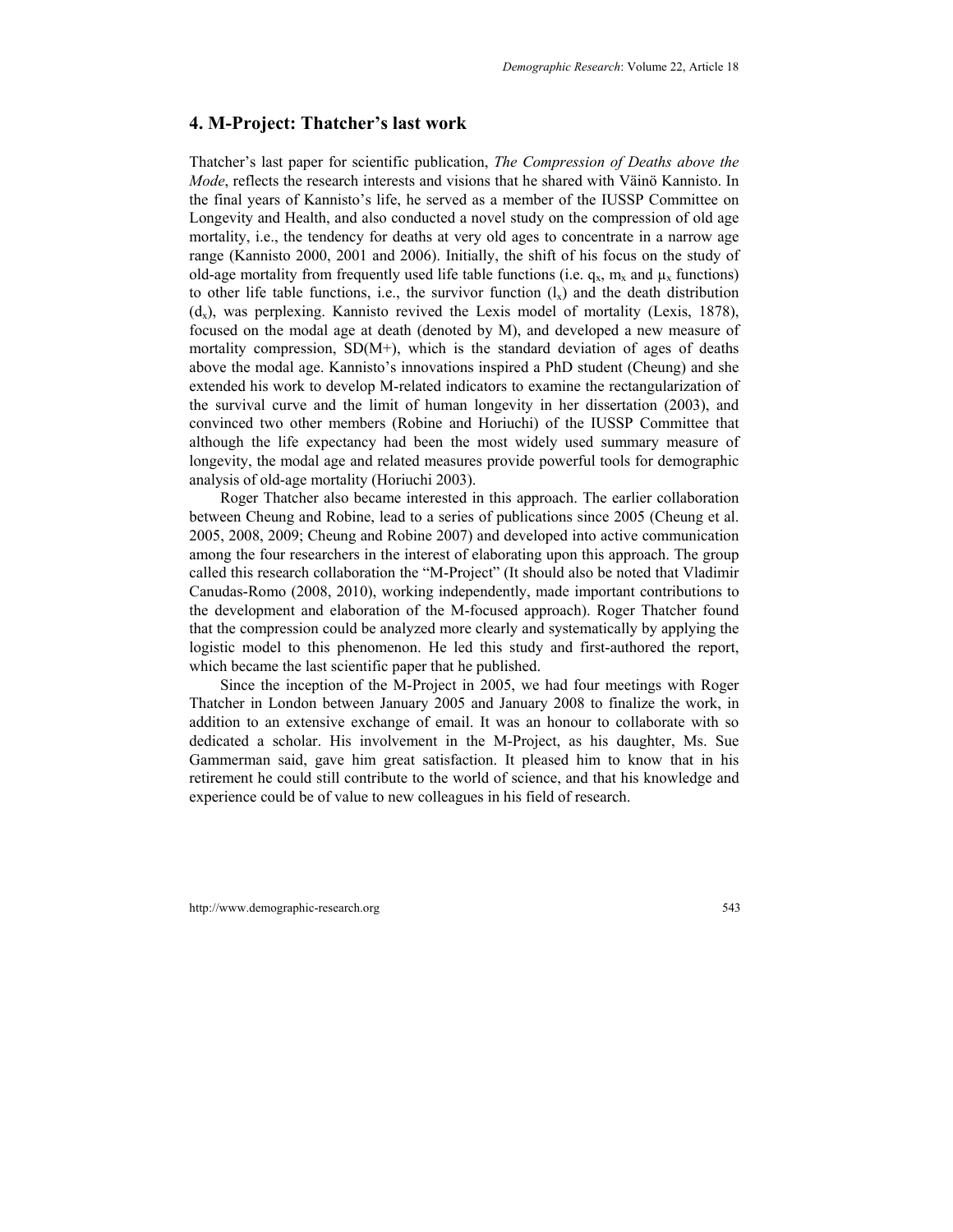### **References**

Anonymous (1986). Retirement: Mr. A.R. Thatcher CB. *Population Trends* 46: 13-14.

- Canudas-Romo, V. (2008). The modal age at death and the shifting mortality hypothesis. *Demographic Research* 19(30): 1179-1204. [doi:10.4054/DemRes.2008.19.30](http://dx.doi.org/10.4054/DemRes.2008.19.30).
- Canudas-Romo, V. (2010). Three measures of longevity: time trends and record values. *Demography* 47(2), forthcoming.
- Cheung, S.L.K. (2003). Scalar expansion and normal longevity in Hong Kong [PhD Thesis]. Hong Kong: Hong Kong University of Science and Technology.
- Cheung, S.L.K. and Robine, J.-M. (2007). Increase in common longevity and the compression of mortality: The case of Japan. *Population Studies* 61(1): 85-97. [doi:10.1080/00324720601103833](http://dx.doi.org/10.1080/00324720601103833).
- Cheung, S.L.K., Robine, J.-M., and Caselli, G. (2008). The use of cohort and period data to analyze change in normal longevity in low mortality countries. *Genus*  LXIV(1-2): 101-129.
- Cheung, S.L.K., Robine, J.-M., Paccaud, F., and Marazzi, A. (2009). Dissecting the compression of mortality in Switzerland, 1876-2005. *Demographic Research*  21(19): 569-598. [doi:10.4054/DemRes.2009.21.19](http://dx.doi.org/10.4054/DemRes.2009.21.19).
- Cheung, S.L.K., Robine, J.-M., Tu, E.J.C., and Caselli, G. (2005). Three dimensions of the survival curve: Horizontalization, verticalization, and longevity extension. *Demography* 42(2): 243-258. [doi:10.1353/dem.2005.0012](http://dx.doi.org/10.1353/dem.2005.0012).
- Cutler, R.G. (1985). Biology of aging and longevity. *Gerontologica Biomedica Acta* 1: 35-61.
- Fries, J.F. (1980). Aging, natural death, and the compression of morbidity. *The New England Journal of Medicine* 303(3): 130-135.
- Gompertz, B. (1825). On the nature of the function expressive of the law of human mortality, and on a new mode of determining the value of life contingencies. *Philosophical Transaction of the Royal Society of London* 115: 513-585. [doi:10.1098/rstl.1825.0026.](http://dx.doi.org/10.1098/rstl.1825.0026)
- Hayflick, L. (1994). *All you ever wanted to know about aging but were afraid to ask: How and why we age.* New York: Ballantine Books.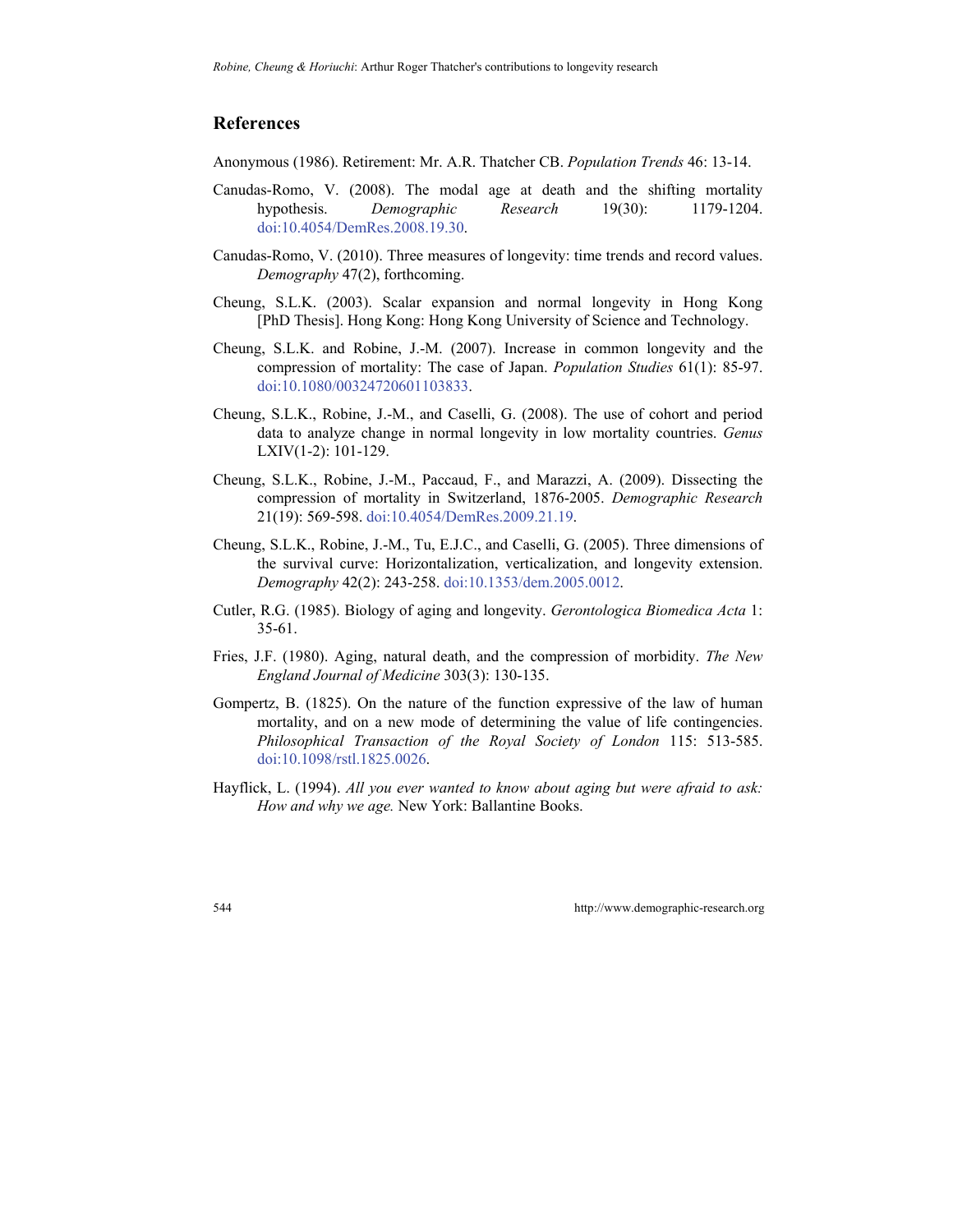- Horiuchi, S. (2003). Interspecies differences in the life span distribution: Humans versus invertebrates. In: Carey, J.R. and Tuljapurkar, S. (eds.). *Population and Development Review* 29(Supplement): 127-151.
- Humphrey, G.T. (1970). Mortality at the oldest ages. *Journal of the Institute of Actuaries* 96: 105-119. [http://www.actuaries.org.uk/\\_\\_data/assets/pdf\\_file/0003/](http://www.actuaries.org.uk/__data/assets/pdf_file/0003/19956/0105-0119.pdf)  [19956/0105-0119.pdf.](http://www.actuaries.org.uk/__data/assets/pdf_file/0003/19956/0105-0119.pdf)
- Kannisto, V. (1988). On the survival of centenarians and the span of life. *Population Studies* 42(3): 389-406. [doi:10.1080/0032472031000143546](http://dx.doi.org/10.1080/0032472031000143546).
- Kannisto, V. (1994). *Development of oldest-old mortality, 1950-1990: Evidence from 28 developed countries.* Odense: Odense University Press. *(*Monographs on Population Aging, 1).
- Kannisto, V. (1996). *The advancing frontier of survival life tables for old age.* Odense: Odense University Press. *(*Monographs on Population Aging, 3).
- Kannisto, V. (2000). Measuring the compression of mortality. *Demographic Research* 3(6). [doi:10.4054/DemRes.2000.3.6](http://dx.doi.org/10.4054/DemRes.2000.3.6).
- Kannisto, V. (2001). Mode and dispersion of the length of life. *Population: An English Selection* 13(1): 159-171.
- Kannisto, V. (2006). Central and dispersion indicators of individual life duration: New methods. In: Robine, J.-M., Crimmins, E.M., Horiuchi, S., and Zeng, Y. (eds.). *Human longevity, individual life duration, and the growth of the oldest-old population*. Springer Netherlands: 111-129. [doi:10.1007/978-1-4020-4848-7\\_5](http://dx.doi.org/10.1007/978-1-4020-4848-7_5).
- Kannisto, V., Lauristen, J., Thatcher, A.R., and Vaupel, J.W. (1994). Reductions in mortality at advanced ages: Several decades of evidence from 27 countries. *Population and Development Review* 20(4): 793-810. [doi:10.2307/2137662.](http://dx.doi.org/10.2307/2137662)
- Laslett, P. (1999). The bewildering history of the history of longevity. In: Jeune, B. and Vaupel, J.W. (eds.). *Validation of exceptional longevity*. Odense: Odense University Press: 23-40.
- Lexis, W. (1878). Sur la durée normale de la vie humaine et sur la théorie de la stabilité des rapports statistiques. *Annales de Démographie Internationale* 2(5): 447-460.
- Maier, H., Gampe, J., Jeune, B., Robine, J.-M., and Vaupel, J.W. (2010). *Supercentenarians*. Berlin, Heidelberg: Springer Verlag. (Springer [Demographic](http://www.springer.com/series/5521)  [Research Monographs.](http://www.springer.com/series/5521) 1st edition).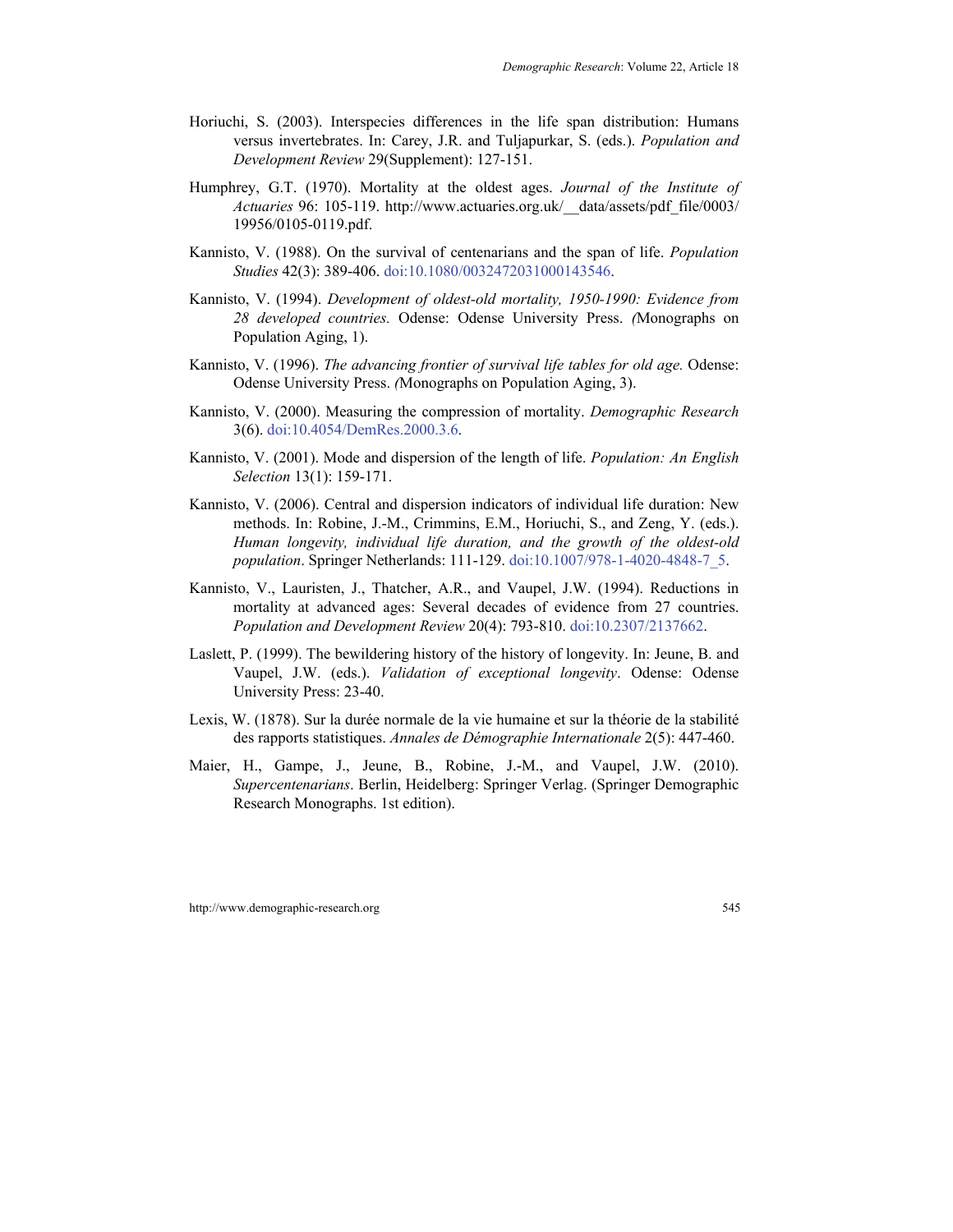- Makeham, W.M. (1860). On the law of mortality and the construction of annuity tables. *Journal of the Institute of Actuaries and Assurance Magazine* 8: 301-310.
- Redington, F.M. (1969). An exploration into patterns of mortality. *Journal of the Institute of Actuaries* 95: 243-317. [http://www.actuaries.org.uk/\\_\\_data/assets/](http://www.actuaries.org.uk/__data/assets/pdf_file/0018/25740/0243-0317.pdf)  [pdf\\_file/0018/25740/0243-0317.pdf](http://www.actuaries.org.uk/__data/assets/pdf_file/0018/25740/0243-0317.pdf).
- Robine, J.-M. and Saito, Y. (2009). The number of centenarians in Europe. *European papers on the New Welfare* – *the counter-ageing society* 13, October 2009 – Steps towards the European Welfare: 47-62. <http://www.newwelfare.org/eng/wp-content/pdf/n13.pdf>.
- Rosenbaum, S. (2001). Precursors of the Journal of the Royal Statistical Society*. [Journal of the Royal Statistical Society: Series D \(The Statistician\)](http://www3.interscience.wiley.com/journal/120094253/home)* 50(4): 457-466. [doi:10.1111/1467-9884.00290](http://dx.doi.org/10.1111/1467-9884.00290).
- Thatcher, A.R. (1971). *British Labour Statistics: Historical Abstract 1886-1968.* London: HMSO.
- Thatcher, A.R. (1976). The Station Stones at Stonehenge. *Antiquity* 50(198): 144-146.
- Thatcher, A.R. (1978). Five integers which sum in pairs to squares. *The Mathematical Gazette* 62(419): 25-29. [doi:10.2307/3617620](http://dx.doi.org/10.2307/3617620).
- Thatcher, A.R. (1981). Centenarians. *Population Trends* 25: 11-14.
- Thatcher, A.R. (1982). Newtonian cosmology and Friedman's equation. *European Journal of Physics* 3(4): 202-205. [doi:10.1088/0143-0807/3/4/002.](http://dx.doi.org/10.1088/0143-0807/3/4/002)
- Thatcher, A.R. (1983). *How many people have ever lived on earth?* In: 44th Session of the International Statistical Institute, Madrid, September 1983. Contributed papers 2: 841-843.
- Thatcher, A.R. (1992). Trends in numbers and mortality at high ages in England and Wales. *Population Studies* 46(3): 411-426. [doi:10.1080/0032472031000146426.](http://dx.doi.org/10.1080/0032472031000146426)
- Thatcher, A.R. (1997). Trends and prospects at very high ages. In: Charlton, J. and Murphy, M. (eds.). *The health of adult Britain 1841-1994*. London: The Stationery Office (Volumes 1 and 2).
- Thatcher, A.R. (1999a). The demography of centenarians in England and Wales. *Population Trends* 96: 5-12.
- Thatcher, A.R. (1999b). Katherine Plunket: A well documented supercentenarian in 1930. In: Jeune, B. and Vaupel, J.W. (eds.). *Validation of exceptional longevity*. Odense: Odense University Press: 135-138.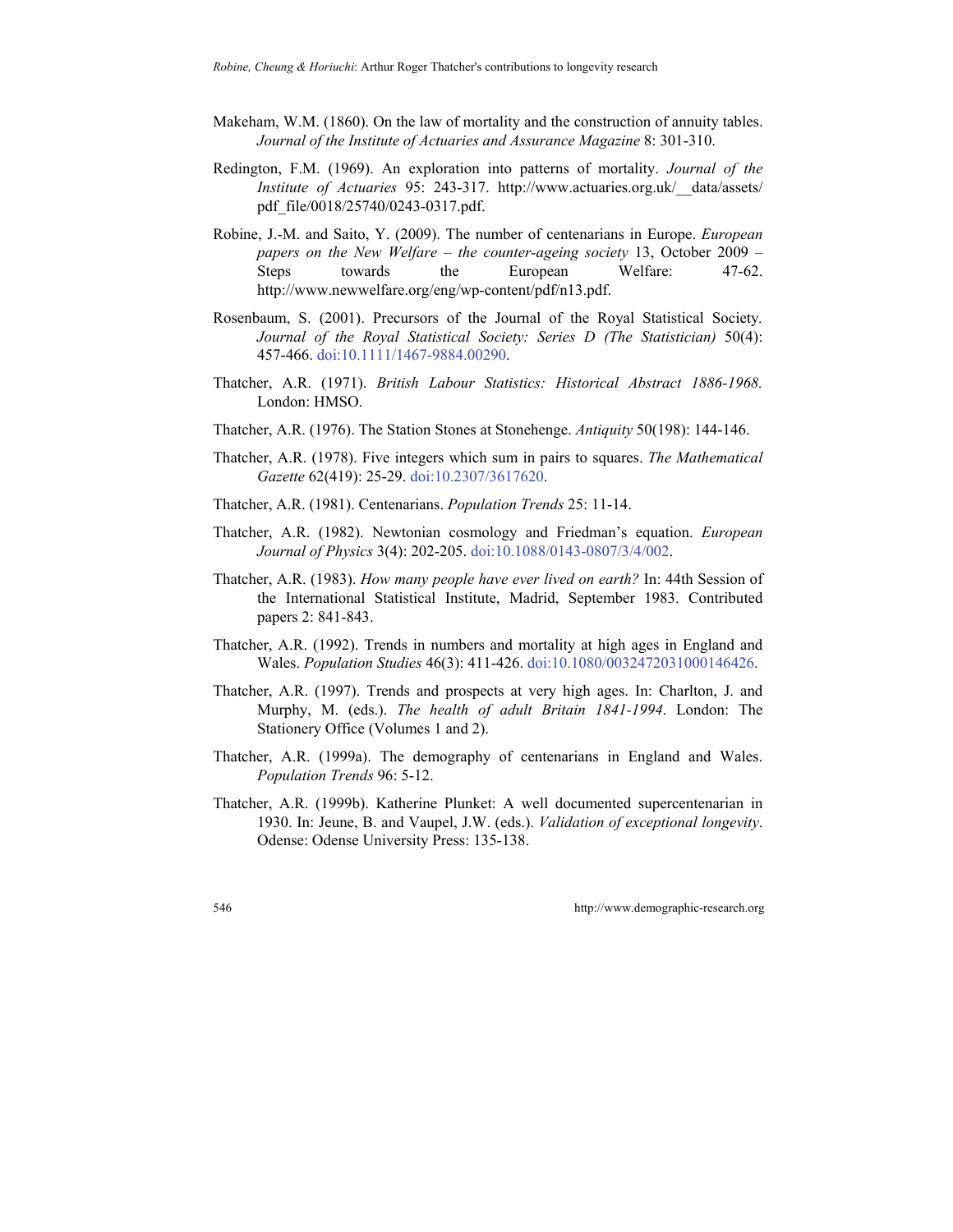- Thatcher, A.R. (1999c). The long-term pattern of adult mortality and the highest attained age*. Journal of the Royal Statistical Society Series A (Statistics in Society)* 162(1): 5-43. [doi:10.1111/1467-985X.00119.](http://dx.doi.org/10.1111/1467-985X.00119)
- Thatcher, A.R. (2001). The demography of centenarians in England and Wales. *Population* 13(1): 139-156. [http://www.jstor.org/stable/3030263.](http://www.jstor.org/stable/3030263)
- Thatcher, A.R. (2010). The growth of high ages in England and Wales 1635-2106. In: Maier, H., Gampe, J., Jeune, B., Robine, J.-M., and Vaupel, J.W. (eds.). *Supercentenarians*. Berlin, Heidelberg: Springer Verlag. (Springer [Demographic](http://www.springer.com/series/5521)  [Research Monographs.](http://www.springer.com/series/5521) 1st Edition).
- Thatcher, A.R., Cheung, S.L.K., Horiuchi, S., and Robine, J.-M. (2010). The Compression of deaths above the mode. *Demographic Research* 22(17): 505-538. [doi:10.4054/DemRes.2010.22.17.](http://dx.doi.org/10.4054/DemRes.2010.22.17)
- Thatcher, A.R., Kannisto,V., and Vaupel, J.W. (1998). *The force of mortality at ages 80 to 120*. Odense: Odense University Press (Monographs on Population Aging, 5).
- Vaupel, J.W. (2002). Dr. Väinö Kannisto: A Reflexion. *Demographic Research* 6(5): 87-90. [doi:10.4054/DemRes.2002.6.5.](http://dx.doi.org/10.4054/DemRes.2002.6.5)
- Vaupel, J.W., Carey, J.R., Christensen, K., Johnson, T.E., Yashin, A.I., Holm, N.V., Iachine, I.A., Kannisto, V., Khazaeli, A.A., Liedo, P., Longo, V.D., Zeng, Y., Manton, K.G., and Curtsinger, J.W. (1998). Biodemographic trajectories of longevity. *Science* 280(5365): 855-860. [doi:10.1126/science.280.5365.855.](http://dx.doi.org/10.1126/science.280.5365.855)
- Vaupel, J.W. and Jeune, B. (1995). The emergence and proliferation of centenarians. In: Jeune, B. and Vaupel, J.W. (eds.). *Exceptional longevity: From prehistory to the present*. Odense: Odense University Press: 109-116 (Monographs on population Aging, 2).
- Walford, R. (1983). *Maximum Life Span*. New York: WW Norton & Company.